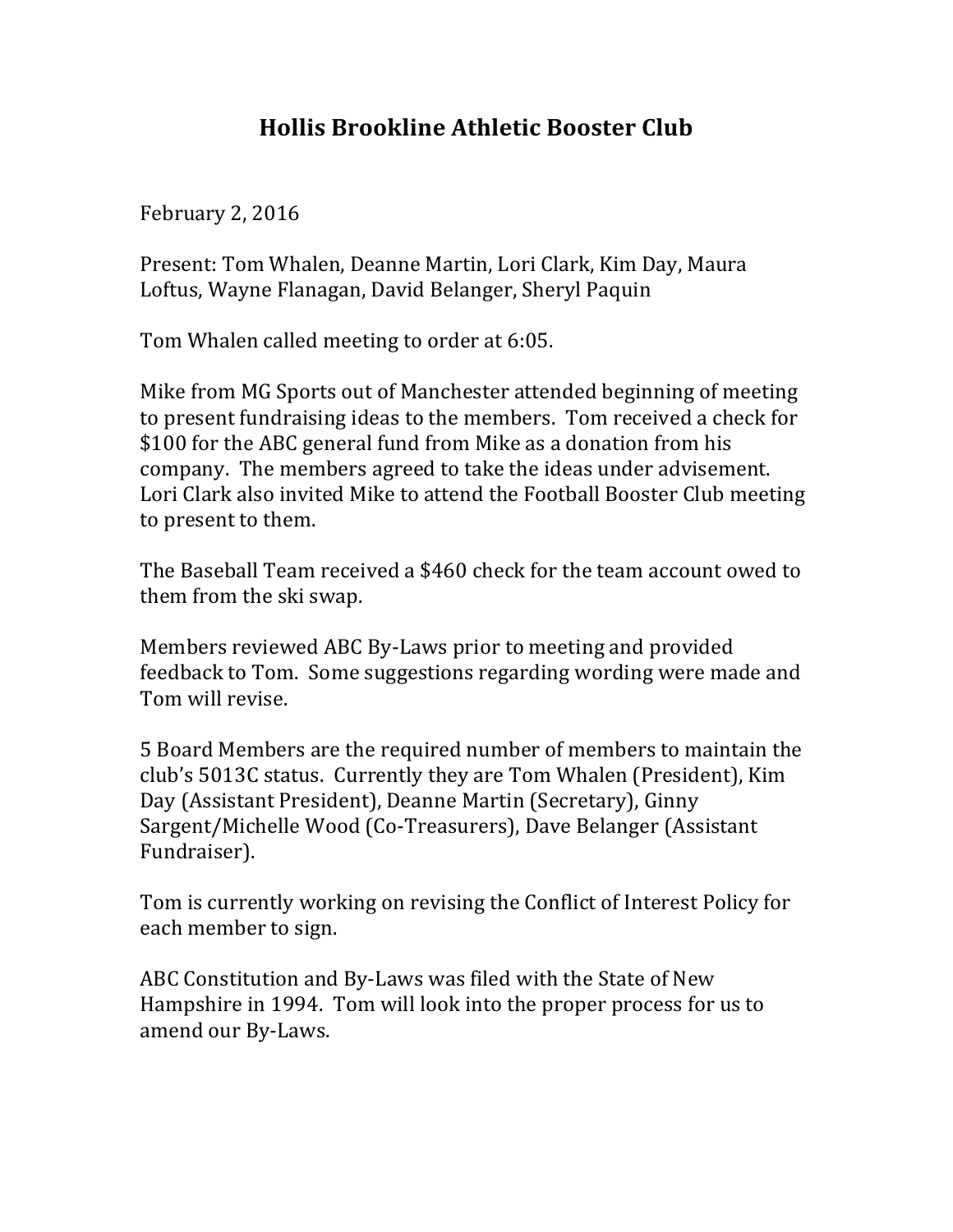The document should include specific procedures for voting rights as well as distinguish "Members" from "Voting Members" and Executive Board.

Members present decided on implementing a rotating 2-year term for Executive Board Members in order to protect one single group from voting in a board that will have special interests. Discussion ensued regarding putting a process in place to protect general funds from one team who may organize a group to approve a large money expenditure for their team. All agreed on a plan, which will include a \$3000 cap when voting on a requested item at a general meeting. Any request over \$3000 will go to the Executive Board for final approval.

Executive Board will set the minimum operating budget to stay in general fund at all times to be sufficient to cover operating expenses. Donations from the ABC are not to exceed anticipated operating expenses for year forward plus reserved operating capital deemed necessary by Executive Board.

Tom will price out liability for Golf Outing and Ski Swap. Currently the club buys an individual event policy. He will look at buying a policy for the year to see if it would cost less than the individual event policies. This may be a less expensive option now that we have two large events per year to cover. He will also look into liability for officers.

Other Business:

First Ski Swap Committee meeting will be held in May immediately after May ABC meeting to discuss start up.

Baseball Team will be holding their team meeting in February to discuss fundraising and make decision on what projects to focus on this year.

Dave Belanger makes a suggestion for the ABC to sponsor a Spring Spirit event. A suggested date for this is April  $1<sup>st</sup>$ . All in attendance approved of the idea and will look further into details of this at a later date.